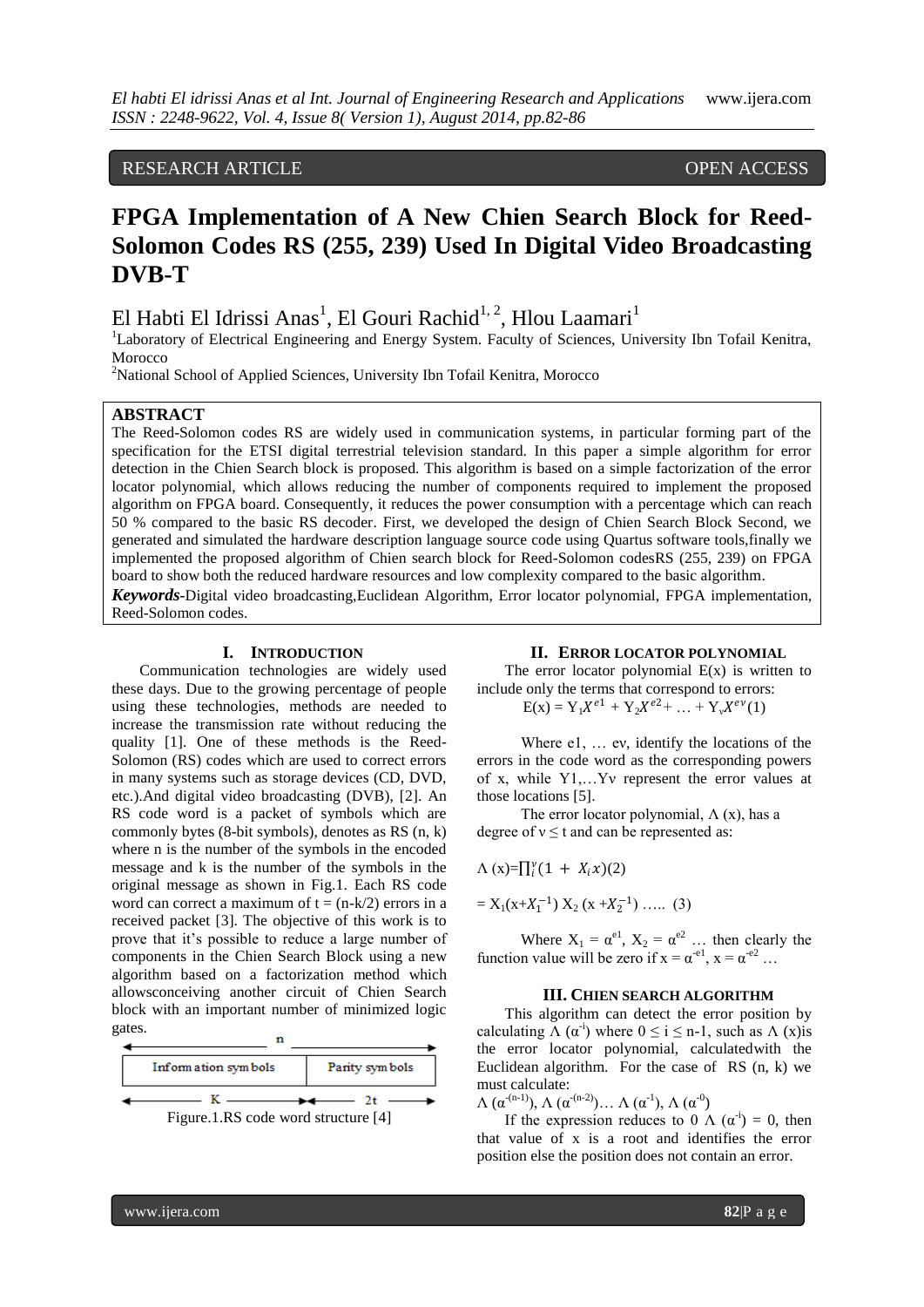#### **3.1 Proposed algorithm**

The proposed algorithm is based on a simple factorization of the error locator polynomial such as  $(x^n,$  where  $n \ge 2$ ) should not be depicted in this polynomial. Besides, with this method we can conceive another circuit of the Chien Search Block i.e. we can minimize a large number of the used logic gates, and therefore we will have a low power consumption compared to the basic circuit. If we take the case of RS (15, 11) the error locator polynomial is:

 $\Lambda$  (x) = 14x<sup>2</sup> + 14x + 1 (4) It's a polynomial of degree 2 as type:  $\Lambda$  (x) = A<sub>2</sub>X<sup>2</sup>+A<sub>1</sub>X+ A<sub>0</sub>(5) We factorize the equation (4), we find:

 $\Lambda$  (x) = X (A<sub>2</sub>X+A<sub>1</sub>) +A<sub>0</sub>(6)

For equation (5) the basic circuit corresponding is represented in Fig.2. The simulation of the basic circuit (equation 5) using Quartus is represented in Fig.5. For the equation (6) the modified circuit using the factorization method is represented in Fig.3. The simulation of the modified circuit (equation 6) using Quartus II is represented in Fig.6.



Figure.2. Basic circuitof Chien Search Block



Figure.3. Modified circuit of Chien Search Block For the case of a polynomial of degree 3 we have:

$$
\begin{aligned} \Lambda \text{ (X)} &= A_3 X^3 + A_2 X^2 + A_1 X + A_0 \\ &= X \text{ (} A_3 X^2 + A_2 X + A_1 \text{)} + A_0 \\ &= X \text{ (} X \text{ (} A_3 X + A_2 \text{)} + A_1 \text{)} + A_0 \end{aligned}
$$

Generally for:

$$
\begin{aligned} \Lambda\left(X\right) &= A_n X^n + A_{n-1} X^{n-1} + \dots A_1 X + A_0 \\ &= X \left(A_n X^{n-1} + A_{n-1} X^{n-2} + \dots + A_1\right) + A_0 \\ &= X \left(X \left(A_n X^{n-2} + A_{n-1} X^{n-3} + \dots + A_2\right) + A_1\right) + A_0 \\ &= X \left(X \left(X \left( \dots \dots X \left(A_n X + A_{n-1}\right) + A_{n-2}\right) + \dots\right) + A_2\right) \\ &\quad + A_1\right) + A_0 \end{aligned}
$$

Where the coefficients  $A_1$ ,  $A_2$ ...  $A_{n-1}$ ,  $A_n$  differ from 0. The corresponding logic circuit is represented in Fig.4.



Figure.4. Modified circuit of Chien Search Block for a polynomial of degree n



Where a0, a1 and a2 represent respectively  $\alpha$ 0,  $\alpha$ 1, and  $\alpha$ 2 of Fig.2, en1, en2 anden3 represent respectively A, B and C, srt represents the error position.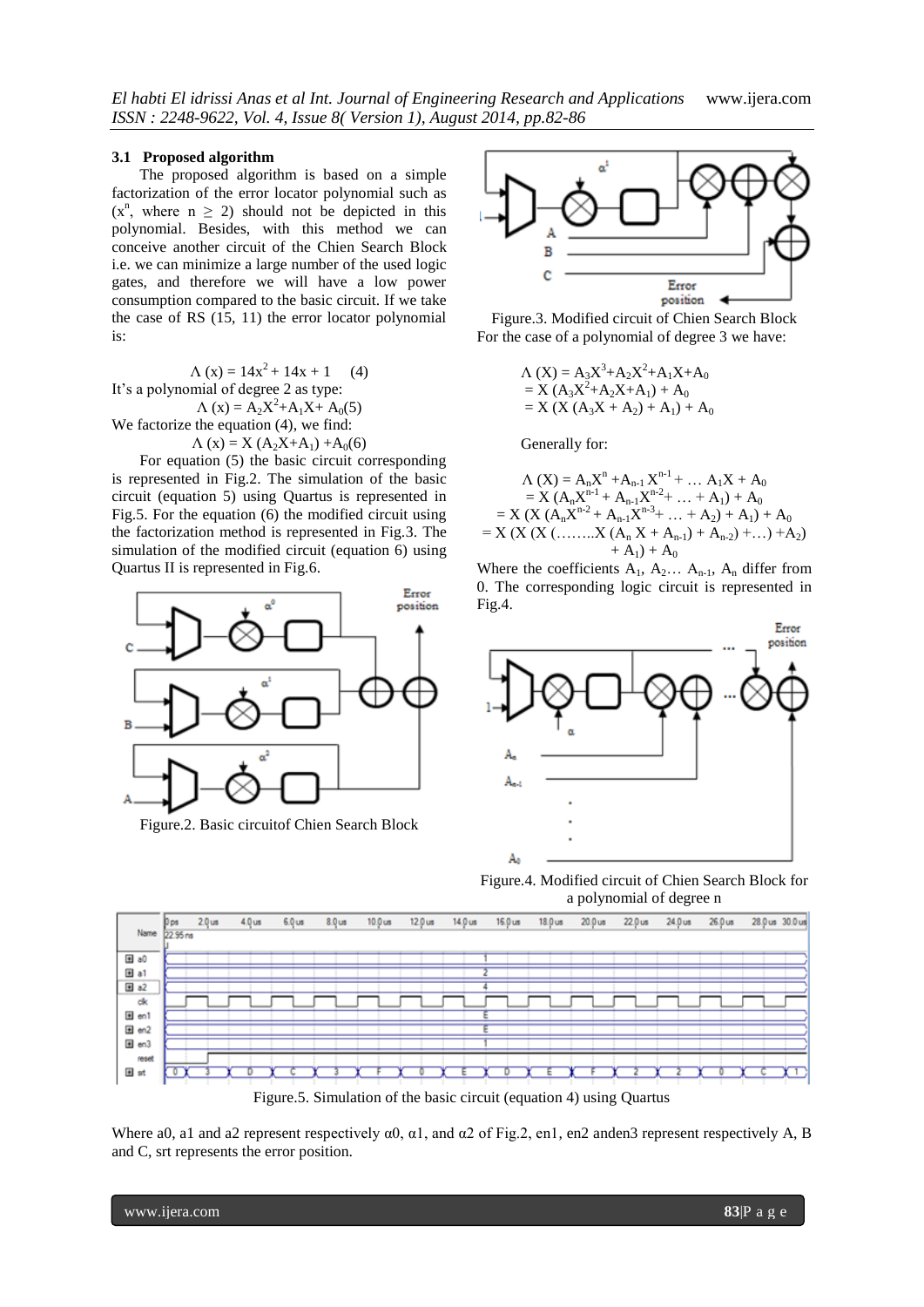*El habti El idrissi Anas et al Int. Journal of Engineering Research and Applications* www.ijera.com *ISSN : 2248-9622, Vol. 4, Issue 8( Version 1), August 2014, pp.82-86*



Figure.6. Simulation of the modified circuit (equation 5) using Quartus

Where EP represents the error position

#### **3.2 Comparison of circuits**

According to the simulation we have adopted previously, the result we got is the same one in comparison with the modified circuit but with an important number of minimized logic gates. This minimization can save a percentage of power which can reach 50% compared to the basic circuit. The table 1 shows the number of the used logic gates by using both the basic circuit and the modified circuit for different error locator polynomials.

Table 1. Number of minimized logic gates for different error locator polynomials

| Error locator<br>polynomial                      | Number<br>of logic<br>gates for<br>the basic<br>circuit | Number<br>of logic<br>gates for<br>the<br>modified<br>circuit | Number of<br>minimized<br>logic gates |
|--------------------------------------------------|---------------------------------------------------------|---------------------------------------------------------------|---------------------------------------|
| $\Lambda(X)$<br>$=AX^2+BX+$<br>C                 | 11                                                      |                                                               | 4                                     |
| $\Lambda(X)$<br>$=AX^3+BX^2$<br>$+CX+D$          | 15                                                      | 9                                                             | 6                                     |
| $\Lambda(X)$<br>$=AX^4+BX^3$<br>$+CX^2+DX+$<br>Е | 19                                                      | 11                                                            | 8                                     |
|                                                  |                                                         |                                                               |                                       |
| $\Lambda(X)=A_nX^n$<br>$^{+}$<br>$+A_1X+A_0$     | $3+4n$                                                  | $3+2n$                                                        | 2n                                    |

#### **IV. FPGA IMPLEMENTATION**

Implementation of decoders for Reed-Solomon codes has been problematic due to very large amount of resources required We seek to implement a new Chien Search Block on FPGA based on the proposed algorithm to judge the savings in hardware resources [6,7]. In this paper a parameterized hardware model of the Chien Search Block was developed using the Hardware Description Language (VHDL) and synthesized using Xilinx Synthesis Tool. The block diagram of the proposed algorithm as implemented is shown in Fig.7.



Figure.7. Block diagram of Chien Search block

The proposed Chien Search Block consists of a global 'Clk' and the error detection process is initiated by an 'Input', the 'Error position' can be obtained immediately after entering input.

#### **4.1 The new Chien Search block for RS (15, 11) codes**

This algorithm can detect the error position by calculating  $\Lambda(\alpha^i)$  where  $0 \le i \le n-1$ , such as  $\Lambda(x)$  is the error locator polynomial, calculated by the Euclidean algorithm. To try the first position in the code word, corresponding to  $ej = 14$ , we need to substitute  $\alpha^{-14}$  into the locator polynomial:

$$
\begin{aligned} \Lambda \left( x \right) &= 14x^2 + 14x + 1 \\ \Lambda \left( \alpha^{-14} \right) &= 14(\alpha^{-14})^2 + 14(\alpha^{-14}) + 1 \\ &= 3 \end{aligned}
$$

And the non-zero result shows that the first position does not contain an error. For subsequent position, the power of  $\alpha$  to be substituted will advance by one for the x term and by two for the  $x^2$ term, so we can calculate the calculations as shown in table 2. The two sum values of zero in table 2 identify the error positions correctly as the 6th and 13th symbols, corresponding to the  $x^9$  and  $x^2$  terms, respectively, of the code word polynomial.

Table 2. Terms in the Chien Search block

| X                        | $x^2$ term | x term | unity | Sum |
|--------------------------|------------|--------|-------|-----|
| $\alpha$ - <sup>14</sup> |            |        |       |     |
| $\alpha$ - <sup>13</sup> |            |        |       | 13  |
| 12<br>α-                 |            |        |       | 12  |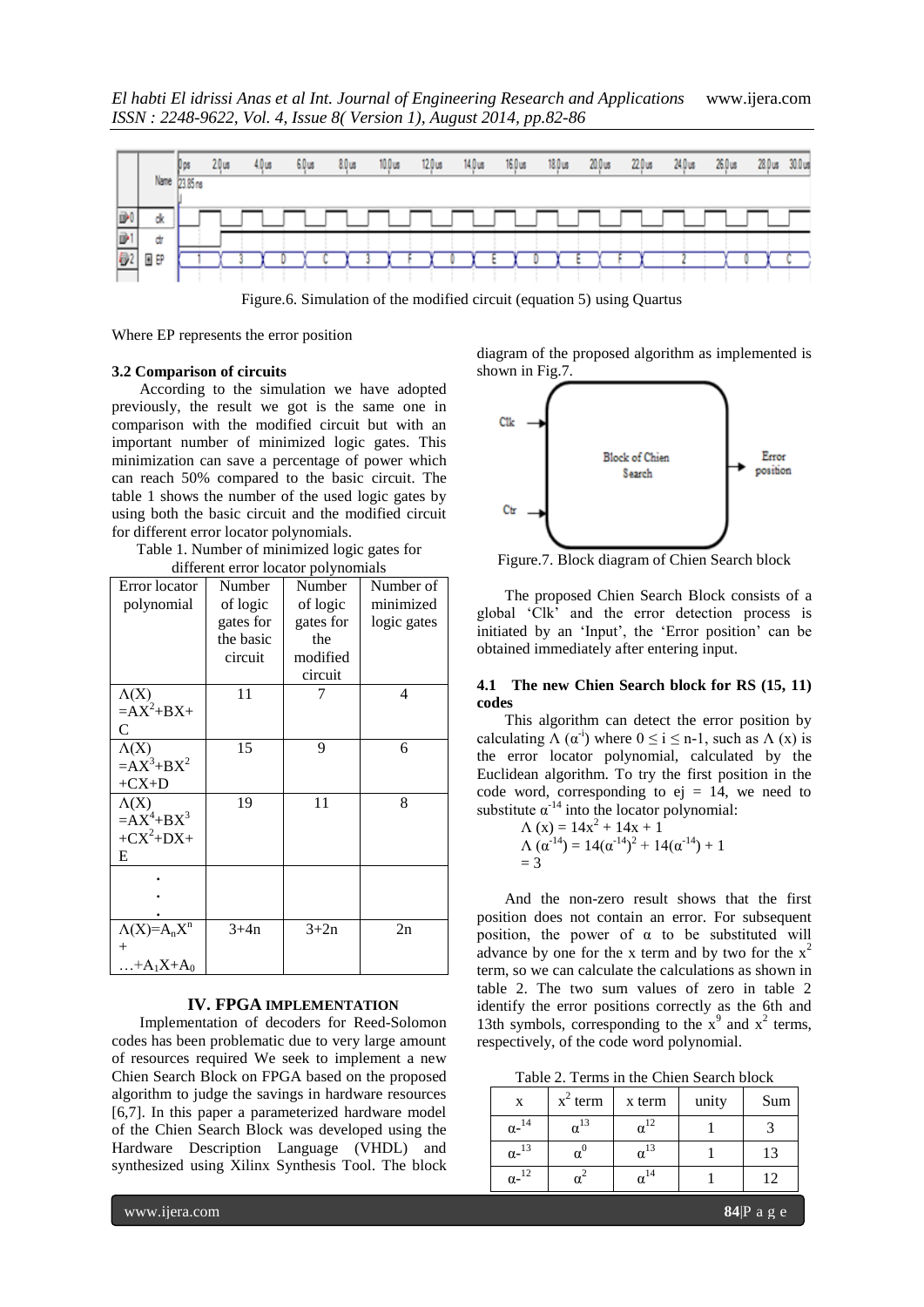*El habti El idrissi Anas et al Int. Journal of Engineering Research and Applications* www.ijera.com *ISSN : 2248-9622, Vol. 4, Issue 8( Version 1), August 2014, pp.82-86*

| $\alpha\text{-}^{11}$ | $\alpha^4$    | $\alpha^0$            | $\mathbf{1}$ | 3                |
|-----------------------|---------------|-----------------------|--------------|------------------|
| $\alpha^{-10}$        | $\alpha^6$    | $\alpha^1$            | $\mathbf{1}$ | 15               |
| $\alpha^{-9}$         | $\alpha^8$    | $\alpha^2$            | $\mathbf{1}$ | $\boldsymbol{0}$ |
| $\alpha^{-8}$         | $\alpha^{10}$ | $\overline{\alpha^3}$ | $\mathbf{1}$ | 14               |
| $\alpha^{-7}$         | $\alpha^{12}$ | $\overline{\alpha^4}$ | $\mathbf{1}$ | 13               |
| $\alpha^{-6}$         | $\alpha^{14}$ | $\alpha^5$            | 1            | 14               |
| $\alpha^{-5}$         | $\alpha^1$    | $\alpha^6$            | $\mathbf{1}$ | 15               |
| $\alpha^{-4}$         | $\alpha^3$    | $\alpha^7$            | $\mathbf{1}$ | $\sqrt{2}$       |
| $\alpha^{-3}$         | $\alpha^5$    | $\alpha^8$            | $\mathbf{1}$ | $\sqrt{2}$       |
| ${\alpha^{-2}}$       | $\alpha^7$    | $\alpha^9$            | $\mathbf{1}$ | $\bf{0}$         |
| $\alpha^{-1}$         | $\alpha^9$    | $\alpha^{10}$         | $\mathbf{1}$ | 12               |
| $\alpha^{-0}$         | $\alpha^{11}$ | $\alpha^{11}$         | $\mathbf{1}$ | $\mathbf{1}$     |

## **4.2 Test procedure for RS (15, 11)**

The proposed algorithm was implemented on a Xilinx Spartan 3E-500 FG 320 FPGA (xc3s500e-5fg320). A comprehensive testing environment was developed to test the implemented algorithm. The test setup is shown in Fig.8.



(a) Value of Chien Search Block for RS (15, 11)



(b) Value of Chien Search Block for RS (15, 11) Figure.8. Values of Chien search block forRS (15, 11) codes

In Fig.8 (a) the value is different from zero, so this position does not contain an error. In Fig.8 (b) the value is equal to zero, so this position contains an error.

#### **4.3 The code specified for DVB-T**

The DVB-T standard specifies a  $(255, 239, t=8)$ Reed-Solomon code, shortened to form (204, 188, t=8) code, so that the 188 bytes of the input packet will be extended with parity bytes to produce a coded block length of 204 symbols [8]. For this code, the Galois field has 256 elements (m=8) and the polynomial representation of a field element is:

 $a_7x^7 + a_6x^6 + a_5x^5 + a_4x^4 + a_3x^3 + a_2x^2 + a_1x^1 + a_0$ . (7)

Corresponding to the binary numbers 00000000 to 11111111. Alternatively, we can use the decimal equivalents 0 to 255. The specification also mentions the field generator polynomial, given as:

 $P(x) = x^8 + x^4 + x^3 + x^2 + 1$ . (8)

For the case of RS (255, 239) used in DVB-T standard, the decoder can detect 16 errors and correct 8 errors.

#### **4.4 Test procedure for RS (255, 239)**

The proposed algorithm was implemented on a Xilinx Spartan 3E-500 FG 320 FPGA (xc3s500e-5fg320). A comprehensive testing environment was developed to test the implemented algorithm. The test setup is shown in Fig.9.



(a) Value of Chien search block for RS (255, 239)



(b) Value of Chien search block for RS (255, 239) Figure.9. Values of Chien search block for RS (255, 239) codes

The non-zero resultin Fig.9 (a) shows that this position does not contain an error, In Fig.9 (b) the value is equal to zero, so this position contains an error.